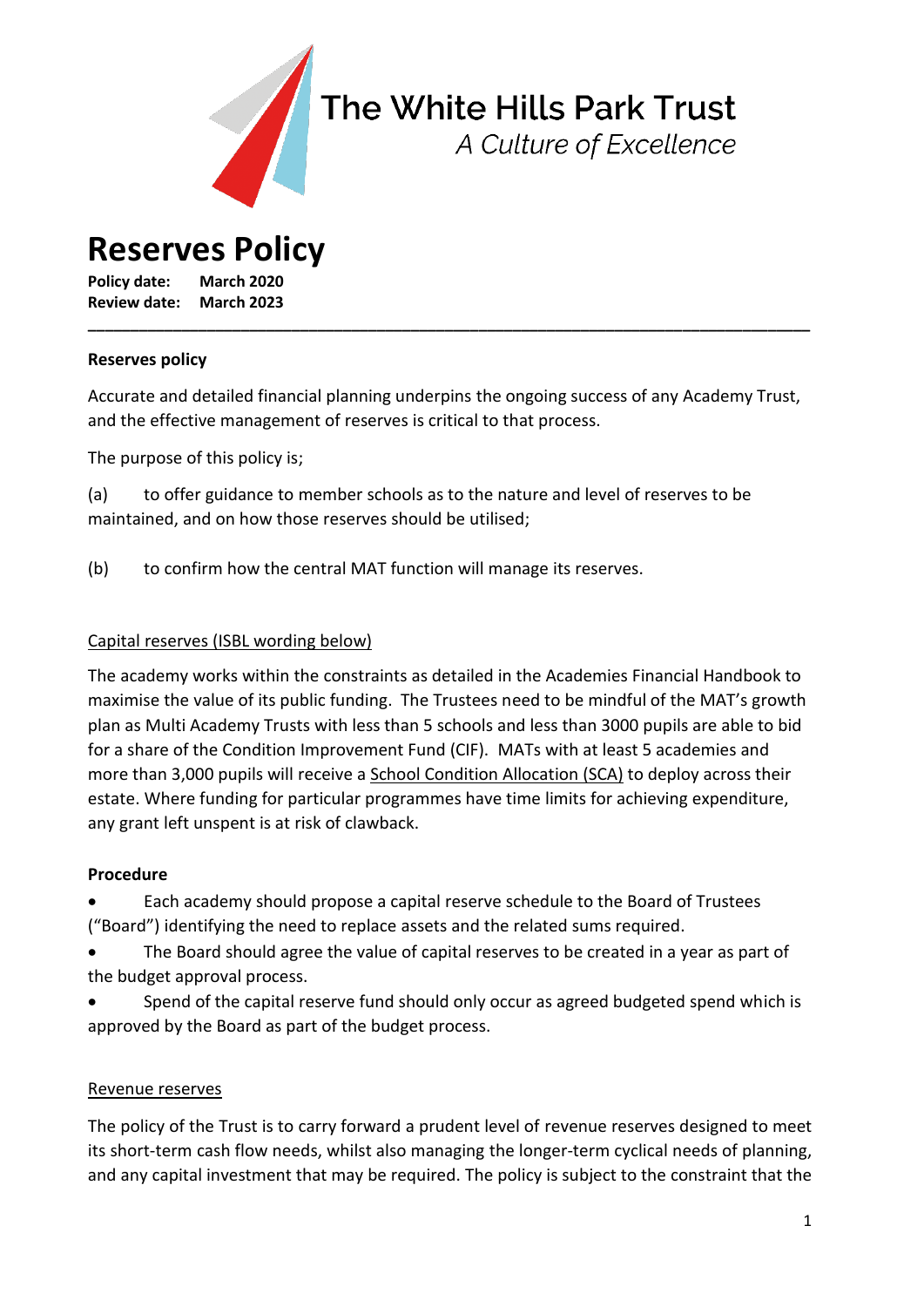level of reserves does not exceed the level permitted by the ESFA within the Academies Financial Handbook; currently there are no limits imposed by the ESFA.

## Academy reserve levels

Academies will maintain **operational** and **strategic** reserves.

**Operational** reserves are designed to enable individual academies to manage fluctuations in their normal operating income and expenditure. Utilisation of these reserves will be at the discretion of the academy. The operational reserve should always be positive and generally more than 1% and less than 3% of current year GAG income. Where an academy's operating reserve is forecast to fall outside of these parameters, the Trust will work with the academy to develop a plan to bring the reserve into line over an agreed time period. Positive reserves remaining at the financial year-end are carried forward to the following year and can be taken into account in the budget setting process.

**Strategic reserves** are maintained to manage the wider financial risk profile of the Trust and to allow for larger planned expenditure which would fall outside of the parameters of an academy's operational budget.

Academies are expected to maintain strategic reserves at a level of between 1% and 1.5% of current year GAG income. It is noted that academies may not be able to achieve this target range – challenges such as increasing pupil numbers in a lagged funding system, or long periods of staff absence may mean that the academy has to focus on maintaining its operational reserve only. However, if strategic reserve levels do fall below threshold in an academic year, it would be expected that the budgeting process for the following year would include a contribution towards increasing the reserve going forward.

The strategic reserve is a pooled resource, designed to respond to need, but also to opportunities. Utilisation of strategic reserves will be decided upon by the Trust Executive team, subject to approval by the Board of Trustees. Academies will be required to apply for approval either to access their own strategic reserve and/or to access that of others if their own reserves are not sufficient for the planned level of expenditure.

In the event that an academy accesses the strategic reserve of other academies in the Trust, the Trust Executive team and Board of Trustees will work with them to establish a repayment profile which returns the academy to a positive reserve position within a fair and reasonable timeframe.

The Trust Reserves Policy enables an academy to appeal against a decision made by the Trust Executive team and Board of Trustees to allow another Trust academy to access Trust strategic reserves.

# **Specific guidance for Bramcote College the Alderman White School ("specific guidance")**

For the duration of the period during which Bramcote College ("BC") and Alderman White School ("AWS"), receive disproportionate funding per pupil, additional provisions are made under this policy.

GAG allocations for BC and AWS will be considered on a combined basis, that is to say the funding will be "pooled";